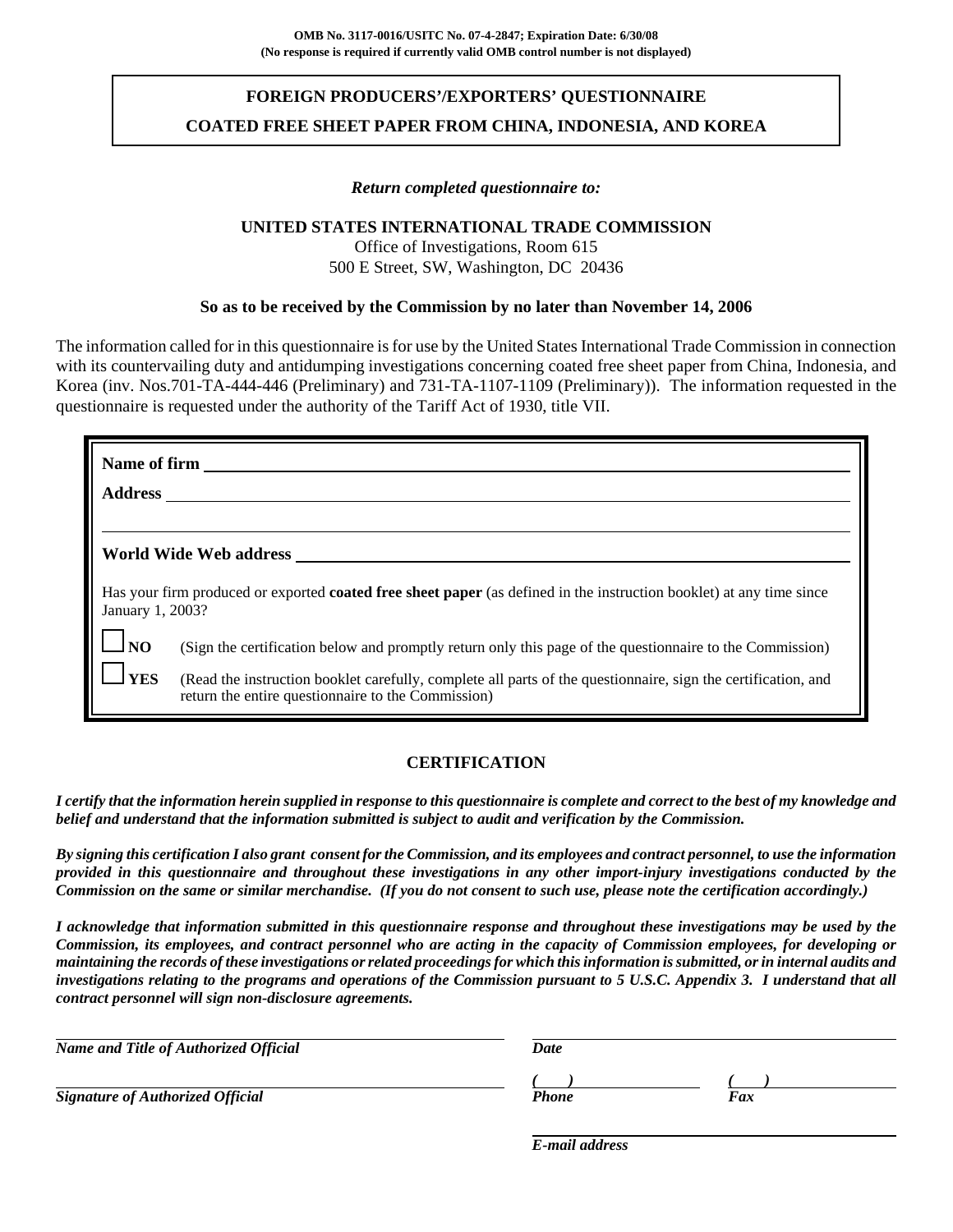### **PART I.--GENERAL QUESTIONS**

The questions in this questionnaire have been reviewed with market participants to ensure that issues of concern are adequately addressed and that data requests are sufficient, meaningful, and as limited as possible. Public reporting burden for this questionnaire is estimated to average 25 hours per response, including the time for reviewing instructions, searching existing data sources, gathering the data needed, and completing and reviewing the questionnaire. Send comments regarding the accuracy of this burden estimate or any other aspect of this collection of information, including suggestions for reducing the burden, to the Office of Investigations, U.S. International Trade Commission, 500 E Street, SW, Washington, DC 20436.

I-1a. Please report below the actual number of hours required and the cost to your firm of preparing the reply to this questionnaire and completing the form.

hours dollars

- I-1b. We are interested in any comments you may have for improving this questionnaire in general or the clarity of specific questions. Please attach such comments to your response or send them to the above address.
- I-2. Provide the name and address of establishment(s) covered by this questionnaire (see page 3 of the instruction booklet for reporting guidelines). If your firm is publicly traded, please specify the stock exchange and trading symbol.

I-3. Please provide the names, street addresses (not P.O. boxes), contacts, telephone numbers, and email addresses of the **FIVE** largest U.S. importers of your firm's **coated free sheet paper** in 2005.

I-4. Does your firm or any related firm produce, have the capability to produce, or have any plans to produce **coated free sheet paper** in the United States or other countries?

 $\Box$  No  $\Box$  Yes--Please name the firm(s) and country(ies) below and, if U.S. producer(s), ensure that they complete the Commission's producer questionnaire (contact Debra Baker for copies of that questionnaire).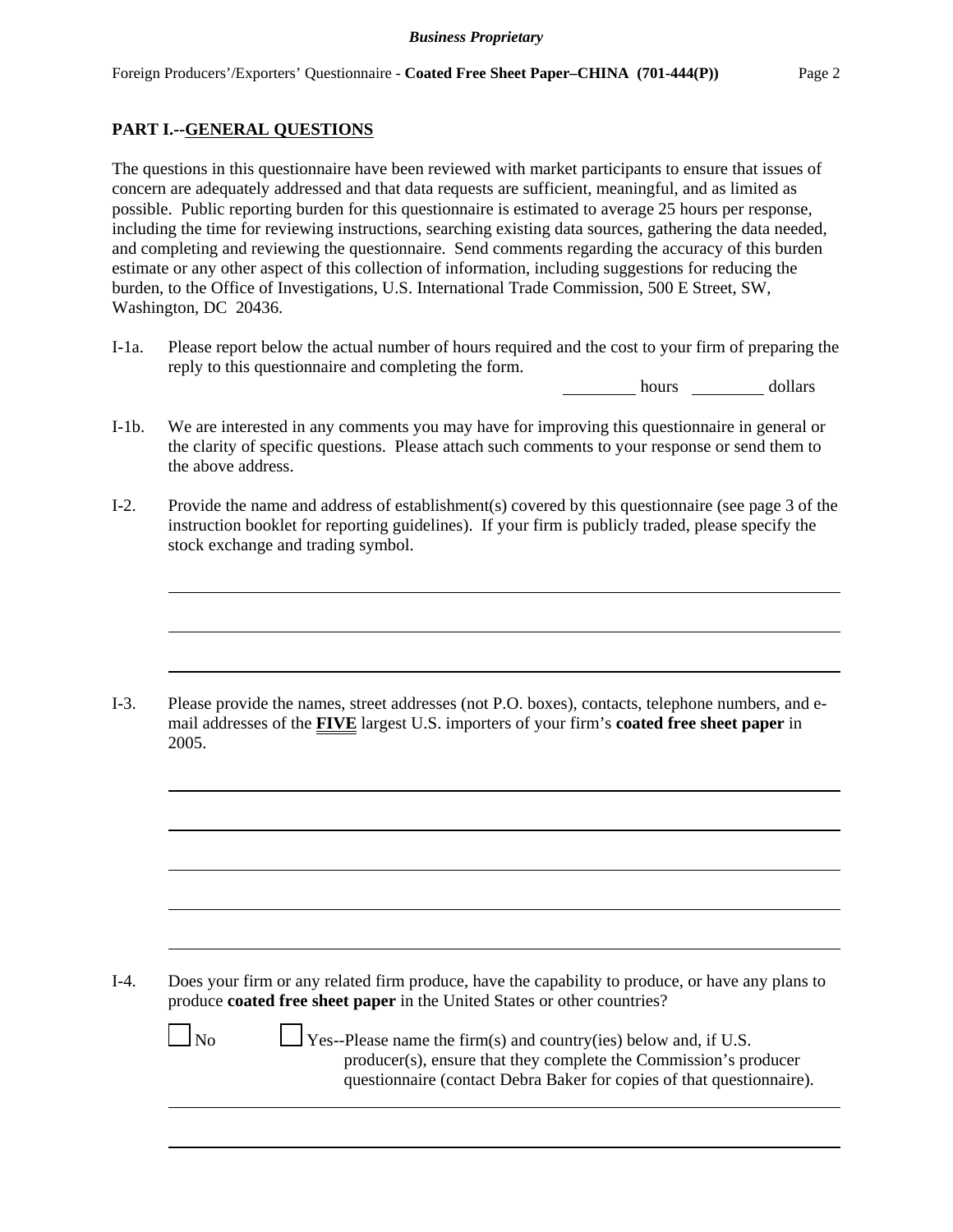#### **PART I.--GENERAL QUESTIONS--***Continued*

| $I-5.$ | Does your firm or any related firm import or have any plans to import <b>coated free sheet paper</b> |
|--------|------------------------------------------------------------------------------------------------------|
|        | into the United States?                                                                              |

 $\Box$  No  $\Box$  Yes--Please name the firm(s) below and ensure that they complete the Commission's importer questionnaire (contact Debra Baker for copies of that questionnaire).

#### **PART II.--TRADE AND RELATED INFORMATION**

II-1. Does your firm have any plans to add, expand, curtail, or shut down production capacity and/or production of **coated free sheet paper** in **China**?

 $\Box$  No  $\Box$  Yes--Please describe those plans, including planned dates and capacity/ production quantities involved, and the reason(s) for such change(s). If the plans are to add or expand capacity or production, list (in descending order of importance) the markets (countries) to which such additional capacity or production would be directed.

II-2. What percentage of your firm's total sales in its most recent fiscal year was represented by sales of **coated free sheet paper**?

Percent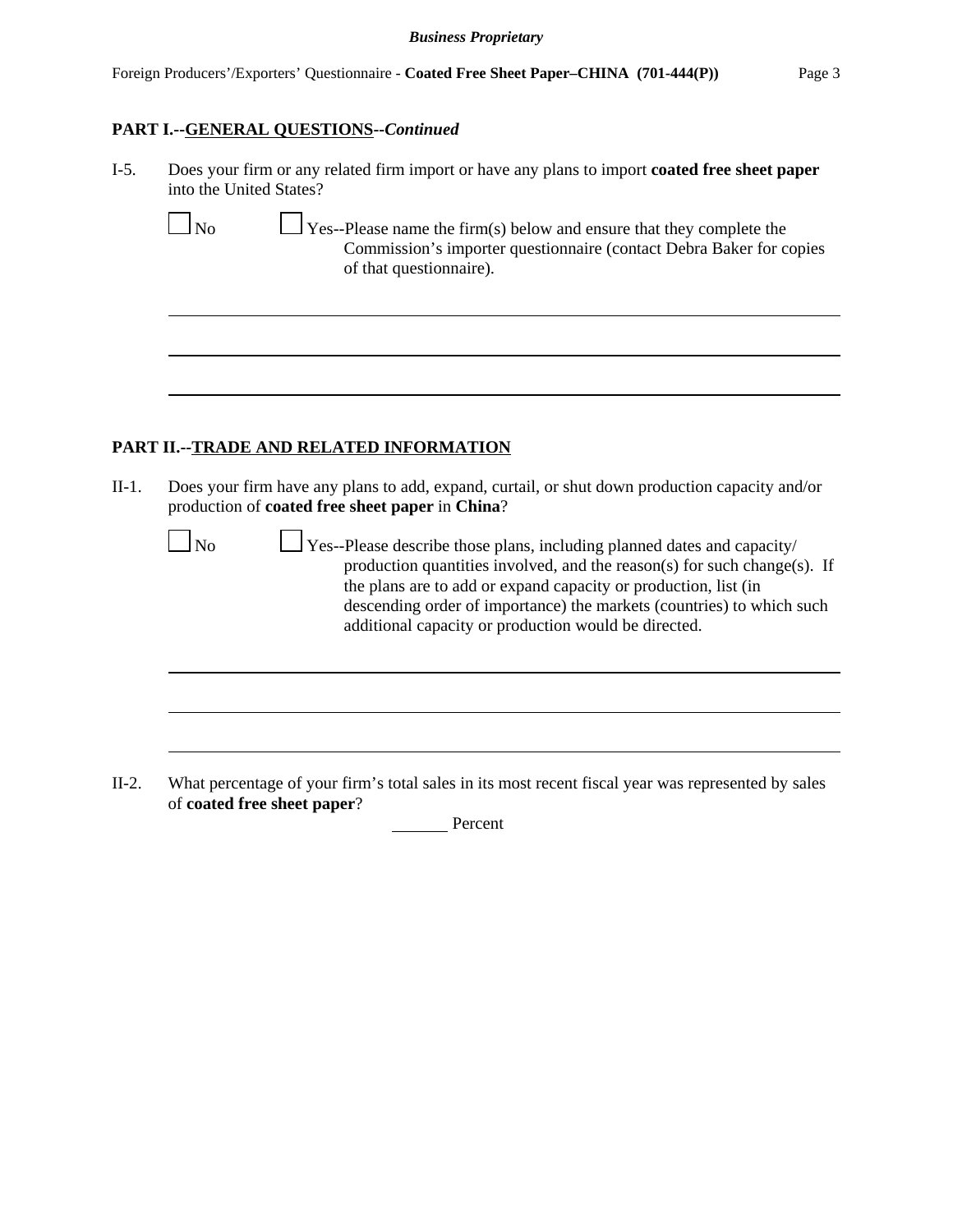II-3. Does your firm produce products other than **coated free sheet paper** on the same equipment and machinery used in the production of **coated free sheet paper**?

 $\Box$  No  $\Box$  Yes--List the following information.

Basis for allocation of capacity data (e.g., sales):

Capacity for products produced on same equipment and production of those products (2003-05):

|                                                                                                                                                                                                             | <b>Calendar years</b> |      |      |  |  |
|-------------------------------------------------------------------------------------------------------------------------------------------------------------------------------------------------------------|-----------------------|------|------|--|--|
| <b>Item</b>                                                                                                                                                                                                 | 2003                  | 2004 | 2005 |  |  |
| Annual capacity for all products                                                                                                                                                                            |                       |      |      |  |  |
| Production of:                                                                                                                                                                                              |                       |      |      |  |  |
| Subject product <sup>1</sup>                                                                                                                                                                                |                       |      |      |  |  |
| Uncoated free sheet paper <sup>1</sup>                                                                                                                                                                      |                       |      |      |  |  |
| Coated groundwood paper                                                                                                                                                                                     |                       |      |      |  |  |
| Kraft paper                                                                                                                                                                                                 |                       |      |      |  |  |
| Other $^2$                                                                                                                                                                                                  |                       |      |      |  |  |
| All products                                                                                                                                                                                                |                       |      |      |  |  |
| <sup>1</sup> Record overlap if the only substantial difference between the two products (in equipment utilized) is that<br>uncoated paper is not subject to the application of kaolin or a similar coating. |                       |      |      |  |  |
| <sup>2</sup> Please describe:                                                                                                                                                                               |                       |      |      |  |  |

#### *Quantity* **(in short tons)**

II-4. Has your firm maintained any inventories of **coated free sheet paper** in the United States (not including inventories held by firms identified in questions I-3, I-4, or I-5 above<sup>1</sup>) since  $2003$ ?

| $\Box$ No | $\Box$ Yes--Report the quantity (in short tons) of such <b>end-of-period</b><br>inventories below. |      |                          |                          |  |  |  |
|-----------|----------------------------------------------------------------------------------------------------|------|--------------------------|--------------------------|--|--|--|
| 2003      | 2004                                                                                               | 2005 | <b>September</b><br>2005 | <b>September</b><br>2006 |  |  |  |

<sup>&</sup>lt;sup>1</sup> Such firms will report inventories in the Commission's importer or producer questionnaire.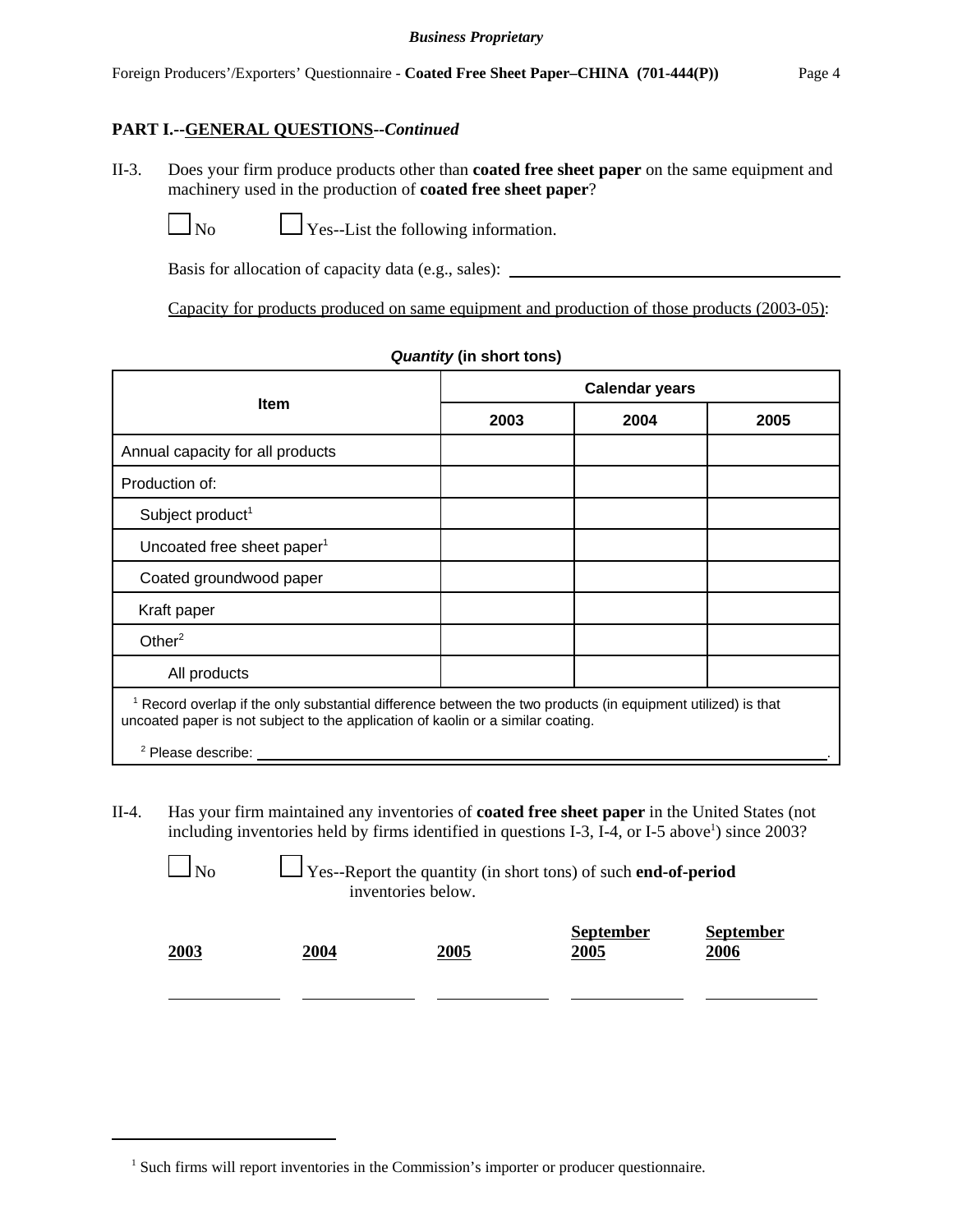# **PART I.--GENERAL QUESTIONS--***Continued*

| $\ln$          | Does your firm sell coated free sheet paper over the internet?<br>Yes-Please describe, noting the estimated percentage of your firm's total |                                                                                                         |             |  |  |  |
|----------------|---------------------------------------------------------------------------------------------------------------------------------------------|---------------------------------------------------------------------------------------------------------|-------------|--|--|--|
|                | sales.                                                                                                                                      | sales of coated free sheet paper in 2005 accounted for by internet                                      |             |  |  |  |
|                |                                                                                                                                             |                                                                                                         |             |  |  |  |
|                | in any WTO-member countries?                                                                                                                | Is the <b>coated free sheet paper</b> exported by your firm subject to antidumping findings or remedies |             |  |  |  |
| <b>No</b>      | findings/remedies.                                                                                                                          | Yes--List the products(s), countries affected, and the date of such                                     |             |  |  |  |
| <b>Product</b> |                                                                                                                                             | Country                                                                                                 | <b>Date</b> |  |  |  |
|                |                                                                                                                                             |                                                                                                         |             |  |  |  |
|                |                                                                                                                                             |                                                                                                         |             |  |  |  |
|                |                                                                                                                                             |                                                                                                         |             |  |  |  |
|                | Please explain the basis for your projections in question II-8.                                                                             |                                                                                                         |             |  |  |  |